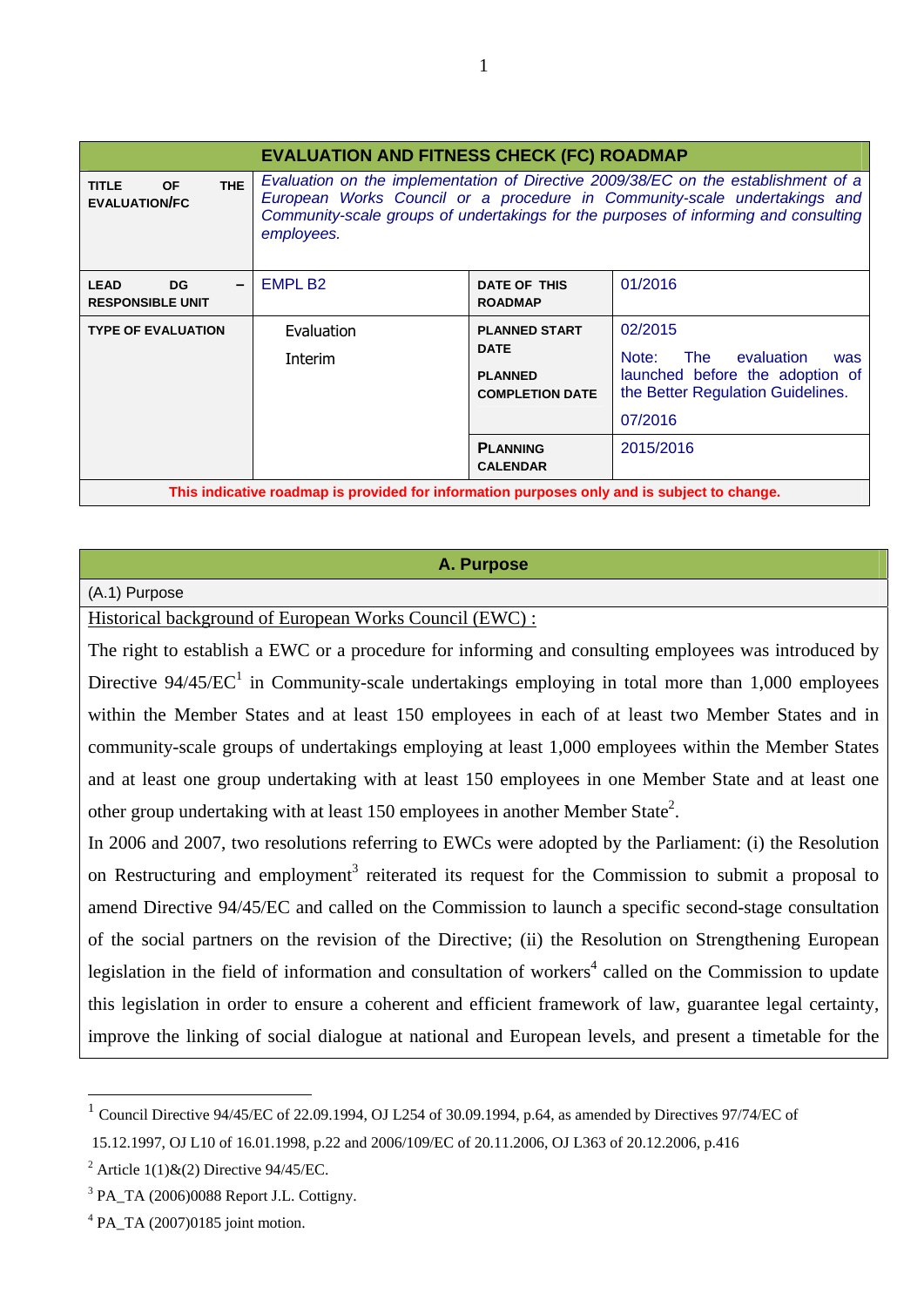'long-awaited revision of the Directive on European works councils'.

After consulting the European social partners, an impact assessment<sup>5</sup> concerning the envisaged review of the Directive 94/45/EC was finalised by the Commission in 2008 and concluded to some practical application issues.

Consequently the new Directive  $2009/38/EC^6$  was adopted by the European Parliament and the Council<sup>7</sup> on 6 May 2009, with some amendments mainly suggested by the European social partners<sup>8</sup>.

Once elapsed the transposition deadline (June 2011), the existing Directive 94/45/EC (as amended by Directives 97/74/EC and 2006/109/EC) was repealed and replaced with the Recast Directive  $2009/38/EC^9$ . Despite delays in the transposition of the Directive in most of the Member States<sup>10</sup>, the Directive has been finally transposed into their national legal order either by law (mainly through amending existing legislation) or agreement between social partners.

### Evaluation purpose:

The purpose is to evaluate the impact(s) of the implementation of the 2009/38/EC Directive, more specifically those deriving from the changes made to Directive 94/45/EC hereafter referred as 'new rules' (described below in B.3 section). The evaluation should support the work of the Commission in the preparation of the report due by mid-2016 to the European Parliament, the Council and the European Economic and Social Committee on the implementation of this Directive, making appropriate proposals where necessary $^{11}$ .

The evaluation will conclude on the Directive's new rules' effectiveness, efficiency, coherence, relevance and EU added value. It will provide recommendations on how the problems identified could be remedied, either by additional processes or through amending the directive, if needed.

Note: The evaluation was launched before the adoption of the Better Regulation Guidelines<sup>12</sup>.

(A.2) Justification

The Commission project stems from the Article 15 of the Directive, the evaluation should support the

 <sup>5</sup> <sup>5</sup> Impact Assessment of the Revision of the European Works Council Directive, SEC (2008) 2166. Available at: http://eur[lex.europa.eu/LexUriServ/LexUriServ.do?uri=SEC:2008:2166:FIN:EN:PDF](http://eur-lex.europa.eu/LexUriServ/LexUriServ.do?uri=SEC:2008:2166:FIN:EN:PDF)

<sup>6</sup> Directive 2009/38/EC of the European Parliament and of the Council of 6 May 2009 on the establishment of a European Works council or a procedure in Community-scale undertakings and community-scale groups of undertakings for the purpose of informing and consulting employees, OJ 16.5.2009 p.28.

<sup>7</sup> 2008/0141 (COD)

<sup>8</sup> Joint advice of 29.08.2008

<sup>&</sup>lt;sup>9</sup> Art.17 of 2009/38/EC.

 $10$  CZ, DE, EE, IE, EL, FR, IT, CY, LT, HU, NL, PL, RO, SI, ICE, LIE, LU.

 $11$  Article 15.

<sup>&</sup>lt;sup>12</sup> http://ec.europa.eu/smart-regulation/guidelines/toc\_guide\_en.htm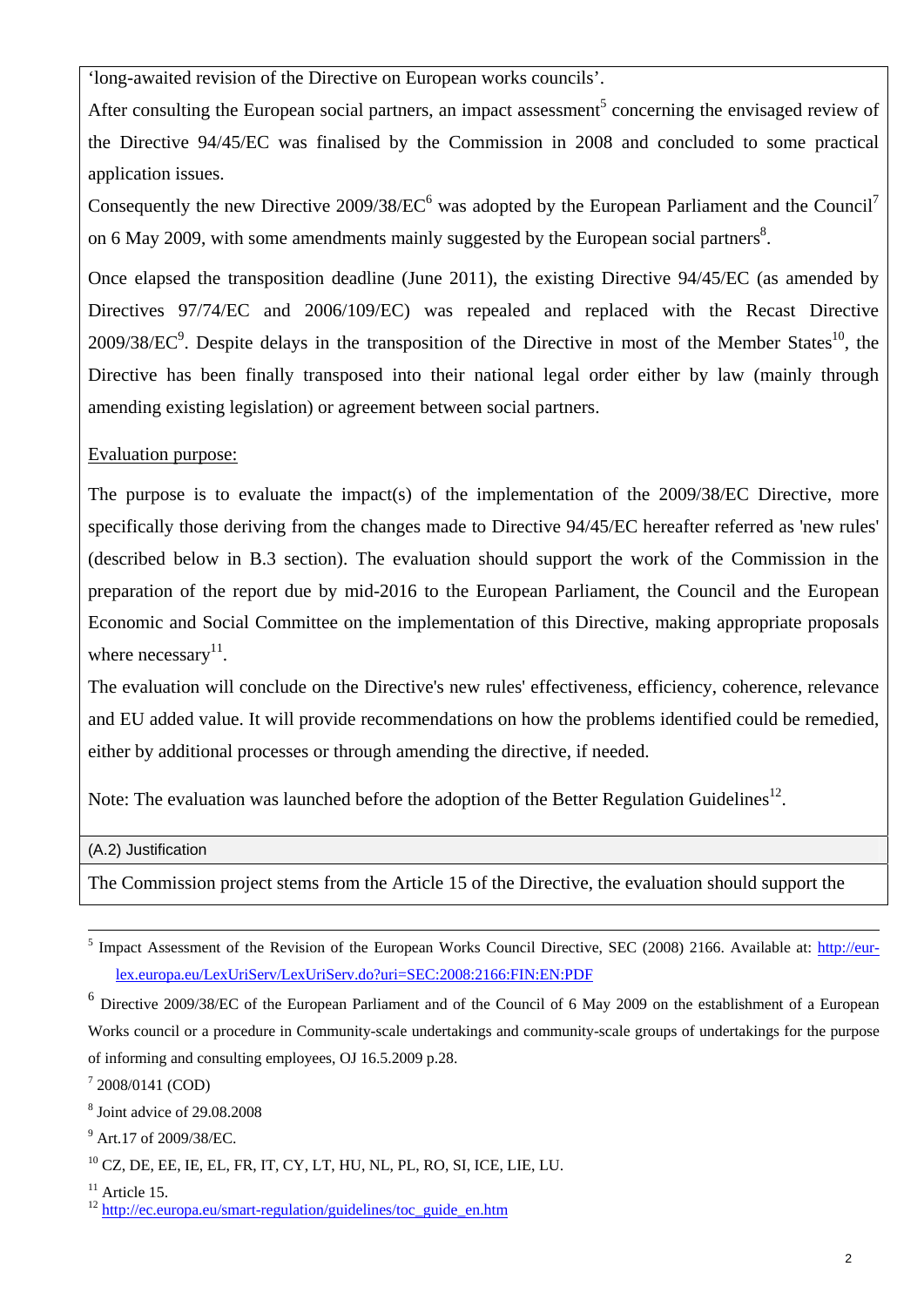work of the Commission in the preparation of the report due in 2016 to the European Parliament, the Council and the European Economic and Social Committee on the implementation of this Directive, making appropriate proposals where necessary.

#### **B. Content and subject of the evaluation**

(B.1) Subject area

Labour law, collective rights, European works council.

(B.2) Original objectives of the intervention

Directive 2009/38/EC aims, in particular, at ensuring the effectiveness of employees' transnational information and consultation rights, at favouring the creation of new EWCs, while enabling the continuous functioning of existing agreements, remedying the lack of legal certainty resulting from some of its provisions or the absence of certain provisions, and ensuring that Community legislative instruments on information and consultation of employees are better linked.

Improving the efficiency of European Works Councils was one of the objectives of the Action Programme for Reducing Administrative Burdens in the  $EU^{13}$ . The adoption of the Recast Directive 2009/38 was one of its key actions.

(B.3) How the objectives were to be achieved

Substantive changes have been made into the Recast Directive compared to the Directive 94/45/EC in order to achieve its objectives and remediate to the practical application issues identified by setting up the following provisions:

- y First, the definition of the notion of 'information' has been introduced in the Recast Directive. Directive 94/45/EC only referred to this term in but without providing a clear definition. As a result, Directive 2009/38/EC aimed to bring clarity and reinforce the obligation for the management to inform employees by providing guidance on the steps to follow. It states for instance that information must be given 'at such time, in such fashion and with such content as are appropriate to enable employees' representatives to undertake an in-depth assessment of the possible impact' meaning that a certain procedure must be respected.
- Another change relating to definitions is the attempt to provide a clarification of what was meant by 'consultation' in the Directive. The Recast Directive 2009/38/EC brought more details to this definition which now attempts to clarify the consultation process by adding for instance that this must enable employees' representatives to express an opinion on the basis of the information provided. This attempts to reinforce the information and consultation rights of EWCs which appear as two different procedures but which are nonetheless strongly interrelated.
- y One of the main changes was also the insertion of a definition of 'transnational matters'. This clarified the scope of matters EWCs should deal with in opposition with national matters that should be dealt at national level. The criterion used is that it is the potential effects of the subject that should determine whether this is an EU-level or national-level subject. This aims at making

 $\overline{a}$ 

<sup>13</sup> COM(2009) 544 final of 22.10.2009 and its annex C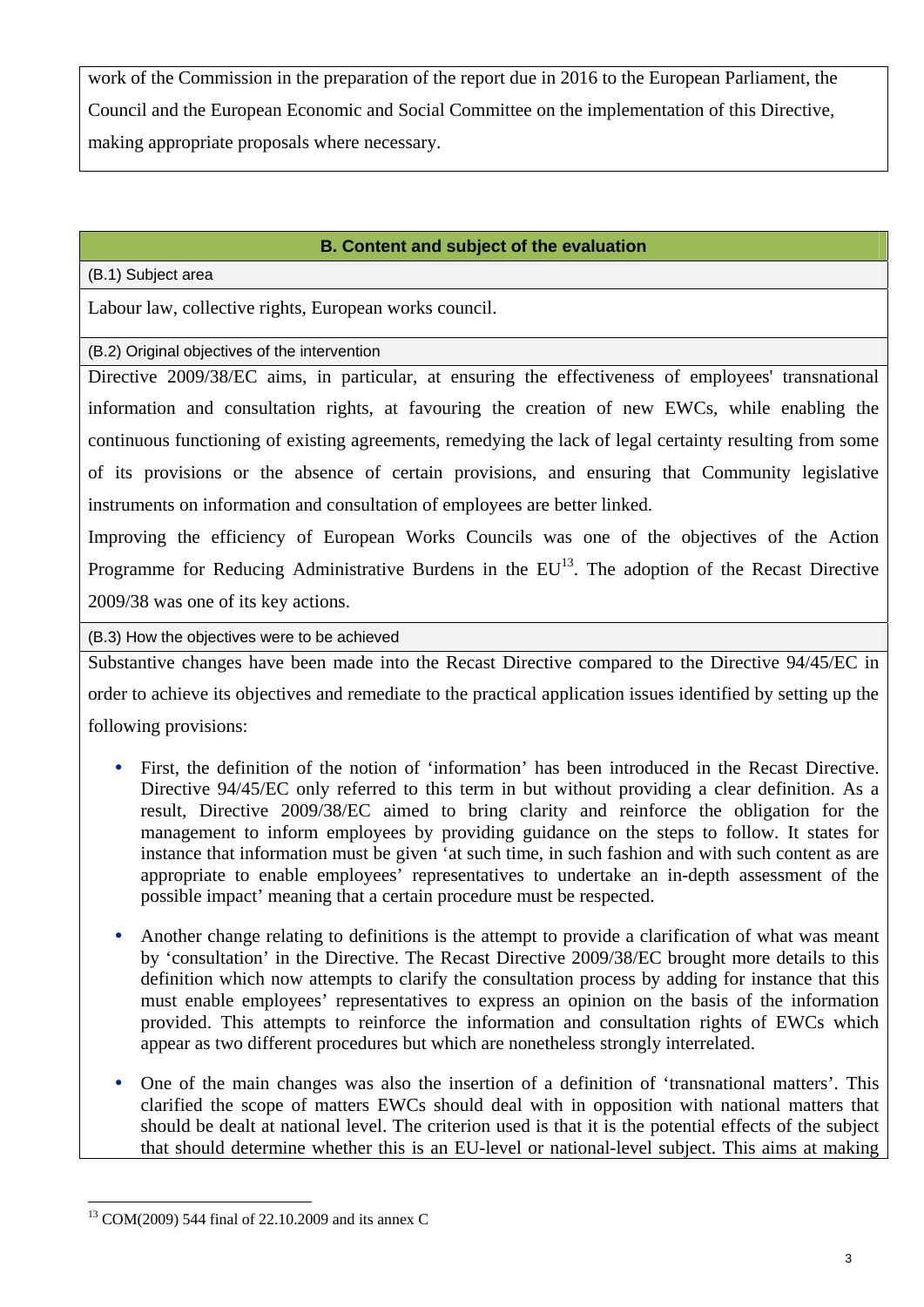easier the identification of the relevant level that needs to deal with the issue.

- The new rules also attempted to reinforce both the role of the social partners and employees' representatives. Indeed, social partners must now be informed of the composition of the Special Negotiating Body when this was required in the former Directive. Directive 2009/38/EC gives a mandate to employee representatives in the EWC to collectively represent the employees. It also introduces the obligation for the management to provide the EWC with means necessary to perform this function and the right to training without loss of wages.
- y New provisions also include the provision of new facilities to the Special Negotiating Body such as the possibility to have pre- and post- meetings, or the presence of experts in the negotiation meetings.

## **C. Scope of the evaluation/FC**

(C.1) Topics covered

The geographical scope of the study is the European Economic Area, i.e. the European Union in its present composition of 28 Member States plus Norway, Liechtenstein and Iceland. The time span to be covered is the period starting following art.18 of Directive  $2009/38/EC^{14}$ .

A baseline situation mapping the state-of-play in 2009 should be established. The analysis should cover the legal and socio-economic dimension and be conducted across the range of different economic sectors concerned. A focus on specific sectors (including metal, chemicals, food, HORECA, agriculture, building and woodwork) and specific countries (including Germany, France, United Kingdom) is required as in these cases a concentration of EWCs is observed. The reasons of the absence of EWCs in certain countries or certain sectors should also be assessed.

(C.2) Questions/issues to be examined

The evaluation will assess the compliance, effectiveness, efficiency, relevance, coherence and EU added value of the Directive 2009/38. More precisely, the following questions will be addressed:

# For the compliance:

- To what extent is the transposition of the new rules correct at national level?
- What are the main issues/aspects of the Directive that remain or have emerged as recurrent problematic or contentious issues at national and European levels or in their articulation?

For the effectiveness :

 $\overline{a}$ 

• In what respect/to what extent does the Directive – the 'new rules' – bring a new impetus to consultation and dialogue in transnational companies, in particular as regards the opening and process

 $14$  Except for Croatia, where the date of the accession to the EU (July 2013) is the relevant date.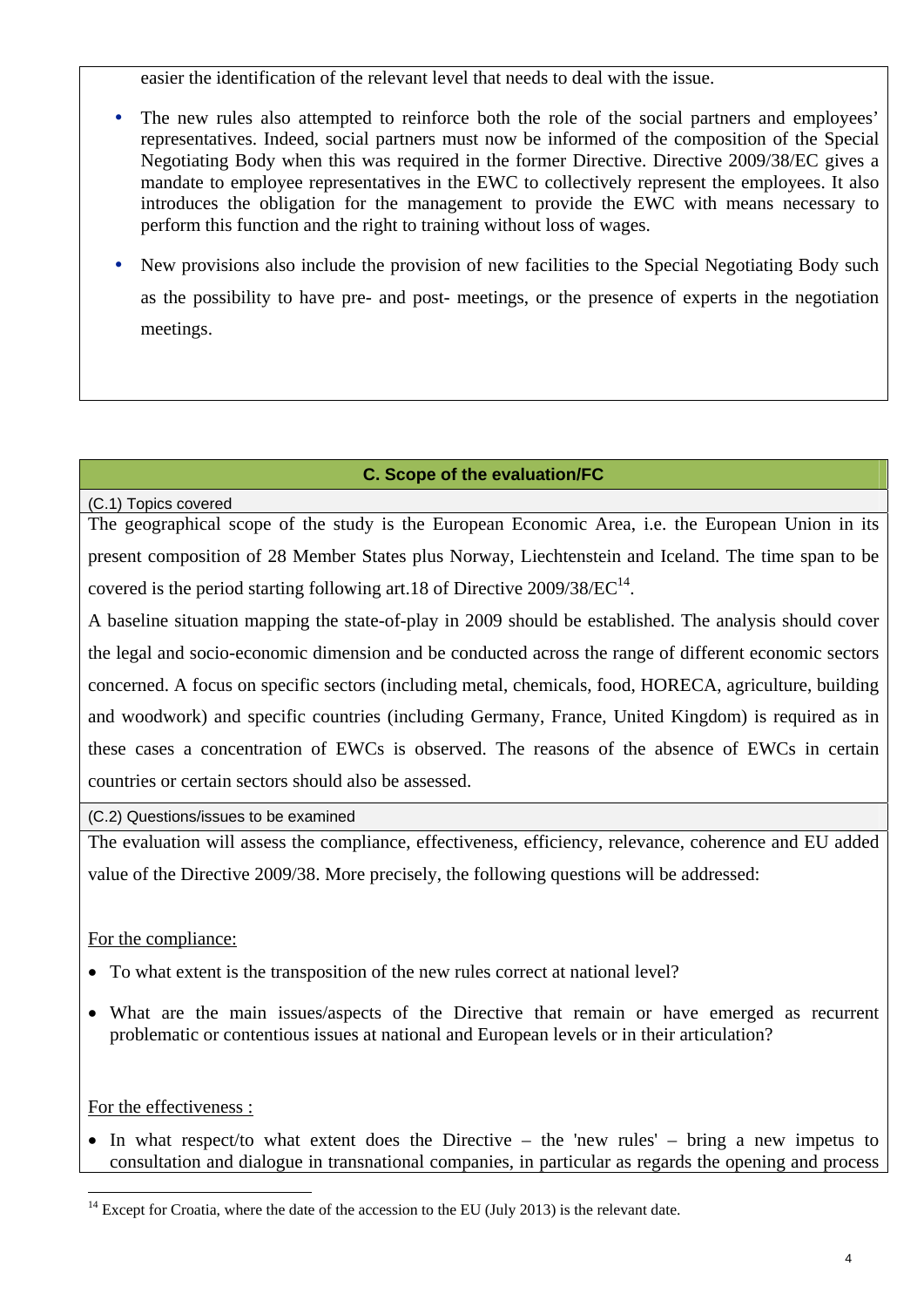of the negotiations, the enhanced role of trade unions and employers' organisations, the new concepts of information and consultation?

- How many agreements are still not ruled by the Recast Directive because of the derogations foreseen in its Article 14? How many agreements apply the subsidiary requirements?
- How is the new right for employees' representatives to benefit from training without loss of salary implemented in practice?
- To what extent has the role of EWCs increased in the negotiation, implementation and monitoring of transnational company agreements?
- What is the specific effect of the recast against the prevailing economic context?
- Against the baseline situation (2009), what is the impact of the Directive on the creation or the absence of EWCs in their various contexts (companies/ sectors/ countries) as well as the reasons for this?
- How many EWC agreements were concluded or renegotiated during the reference period (5 June 2009)  $-5$  June 2011)?
- What are the current main characteristics of the EWCs: composition, number of meetings, existence of select committees and of working groups?

## For the efficiency:

- How did the transposition of the new rules of the Directive, including the new right for training, affect the benefits and costs for workers and for companies?
- How did the recast simplify administrative burden?

## For the relevance :

- To what extent do national laws reflect similar or provide for more protective conditions for workers than the Directive's improved information and consultation rights for employees?
- What are the effects on legal certainty and clarity resulting from some of its provisions, like the adaptation clause or the definition of transnationality, or the absence of certain provisions, like on a clear articulation between national and European information and consultation procedures?
- In particular how does it impact on the enforcement of rights by the courts? What is the quantitative and qualitative dimension of litigation or complaints and debates in the Member States? What is the impact of the new competence of the members representing the employees on the EWC to represent the employees of the undertaking or group of undertakings?

## For the coherence :

• To what extend is the Directive coherent with other EU legislation addressing workers' information and consultation rights, notably with the Article 27 of the EU Charter of Fundamental Rights?

# For the EU added value:

The Directive 2009/38 on the establishment of European Works Council has a genuine EU specificity as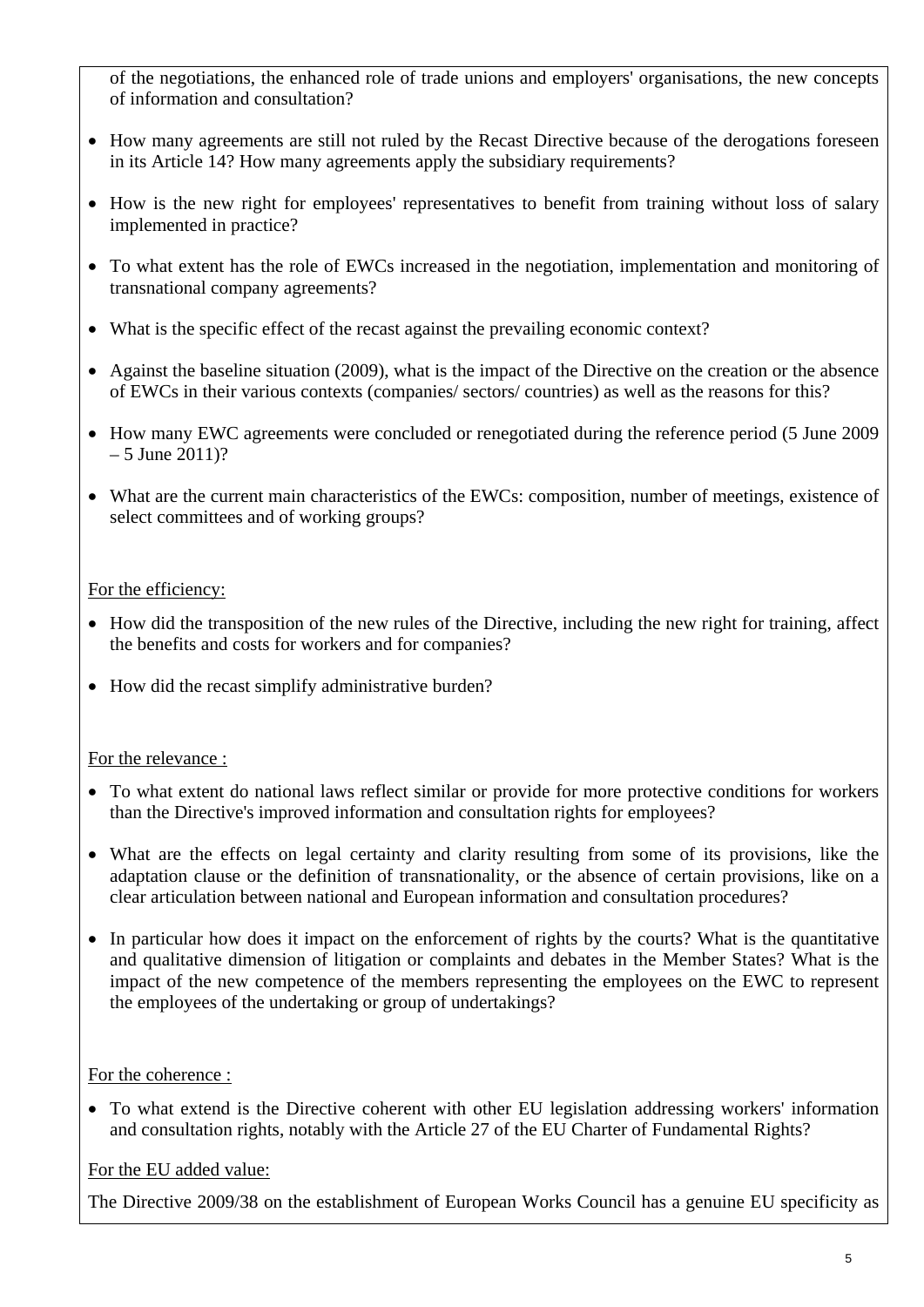EWCs are transnational bodies representing employees of companies established in at least two Members States.

Based on the assessment of the above criteria, conclusions will be made notably on the coordination gains, legal certainty and ensuring minimum rights of the workers in terms of information and consultation of employees via the EWCs.

(C.3) Other tasks

n.a

### **D. Evidence base**

(D.1) Evidence from monitoring

As mentioned above, the Directive 2009/38 contains reporting obligation in its Article 15, also several implementation reports have been issued (see below under D.2).

(D.2) Previous evaluations and other reports

Transposition of the Directive was scrutinized for each EU Member State, either by the Commission itself or by means of studies commissioned by the Commission:

- [Commission Report \(2000\) - on the application of the Directive on the establishment of a European](http://eur-lex.europa.eu/LexUriServ/LexUriServ.do?uri=CELEX:52000DC0188:EN:NOT)  [Works Council or a procedure in Community-scale undertakings and Community-scale groups of](http://eur-lex.europa.eu/LexUriServ/LexUriServ.do?uri=CELEX:52000DC0188:EN:NOT)  [undertakings for the purposes of informing and consulting employees COM \(2000\) 188](http://eur-lex.europa.eu/LexUriServ/LexUriServ.do?uri=CELEX:52000DC0188:EN:NOT)  <http://eur-lex.europa.eu/legal-content/EN/ALL/?uri=CELEX:52000DC0188>

- Preparatory study for an impact assessment of the European Works Council Directive, EPEC GHK (2008)

<http://ec.europa.eu/social/BlobServlet?docId=2421&langId=en>

An impact assessment has been carried out with a report on the implementation of the directive : - [Impact assessment on the revision of the European Works Council Directive SEC \(2008\) 2166](http://eur-lex.europa.eu/LexUriServ/LexUriServ.do?uri=CELEX:52008SC2166:EN:NOT)  <http://eur-lex.europa.eu/legal-content/EN/ALL/?uri=CELEX:52008SC2166>

- Report of the Group of Experts (December 2010) on the implementation of Recast Directive 2009/38/EC on European Works Councils - [Report of the Group of Experts \(December 2010\)](http://ec.europa.eu/social/BlobServlet?docId=6436&langId=en)

(D.3) Evidence from assessing the implementation and application of legislation (complaints, infringement procedures)

There are currently few complaints or infringements related to the application of Directive 2009/38 in the

Members States however the monitoring of the transposition is ongoing.

(D.4) Consultation

During the evaluation process several consultation activities – targeted consultations – will be carried out:

- 83 interviews (telephone and face-to-face) of concerned EU-level stakeholders (e.g. European Social